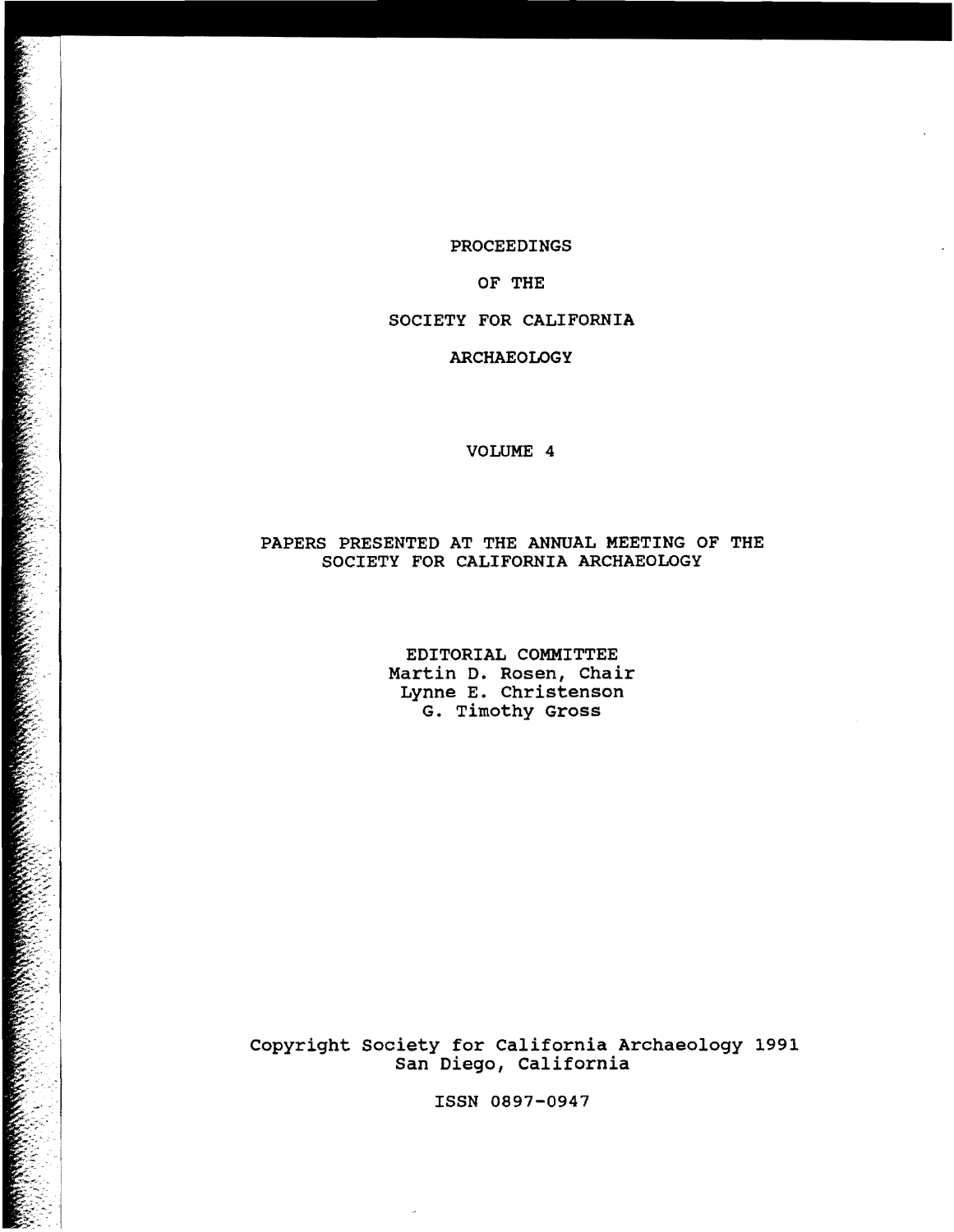# TABLE OF CONTENTS

|                                                                                                                                                           | Page         |
|-----------------------------------------------------------------------------------------------------------------------------------------------------------|--------------|
| THE DEEP CREEK SITE REVISITED<br>Jeffrey H. Altschul                                                                                                      | $\mathbf{1}$ |
| SOMETHING OUT OF NOTHING: THE SIGNIFICANCE OF MARGINAL<br><b>SITES</b><br>Jane Caputo                                                                     | 11           |
| THE COLLORD SITE (CA-Sis-S15): A PROTO-KAROK VILLAGE<br>AT HAPPY CAMP<br>Joseph L. Chartkoff                                                              | 23           |
| POSSIBLE CORRELATIONS BETWEEN ENVIRONMENTAL FLUCTUATIONS<br>AND OBSIDIAN USE AT FIVE MONO COUNTY SITES<br>Katherine M. Dowdall                            | 45           |
| A MORPHO-FUNCTIONAL CLASSIFICATION SYSTEM FOR BIFACES<br>Bruce Dahlstrom and David G. Bieling                                                             | 67           |
| INVESTIGATION OF ASSEMBLAGE STRUCTURE AND VARIATION AT<br>CA-MNO-566 NEAR BRIDGEPORT, MONO COUNTY, CALIFORNIA<br>Jennifer A. Ferneau and David G. Bieling | 77           |
| A NEW TECHNIQUE FOR IDENTIFYING PREHISTORIC FEATURES<br>BY MEANS OF SOIL ANALYSIS<br>Herb Dallas, Jr.                                                     | 89           |
| INTERPROXIMAL GROOVES IN PREHISTORIC CALIFORNIA INDIAN<br>POPULATIONS<br>Michael R. Fong                                                                  | 99           |
| CHANGES IN HISTORIC SITE FUNCTION: THE JOHNSON-TAYLOR<br><b>ADOBE</b><br>Susan M. Hector                                                                  | 117          |
| THE SIERRA MADRE AREA: BOUNDARIES, SITE CATCHMENTS,<br>ARCHAEOLOGY OLD AND NEW<br>Stephen Horne and Janine McFarland                                      | 131          |
| ARCHAEOLOGY AND HISTORY: NORTH EDWARDS, WESTERN MOJAVE<br><b>DESERT</b><br><b>Bruce Love</b>                                                              | 139          |
| LOGGING CHUTE SYSTEMS IN NORTHEASTERN CALIFORNIA:<br>A<br>CASE STUDY ON PLUMAS NATIONAL FOREST<br>Mary L. Maniery                                         | 151          |
| ARCHAEOLOGICAL INVESTIGATIONS AT THE SKYROCKET SITE,<br>CA-Cal-629/630, THE ROYAL MOUNTAIN KING MINE PROJECT<br>John Pryor and Russell Weisman            | 159          |